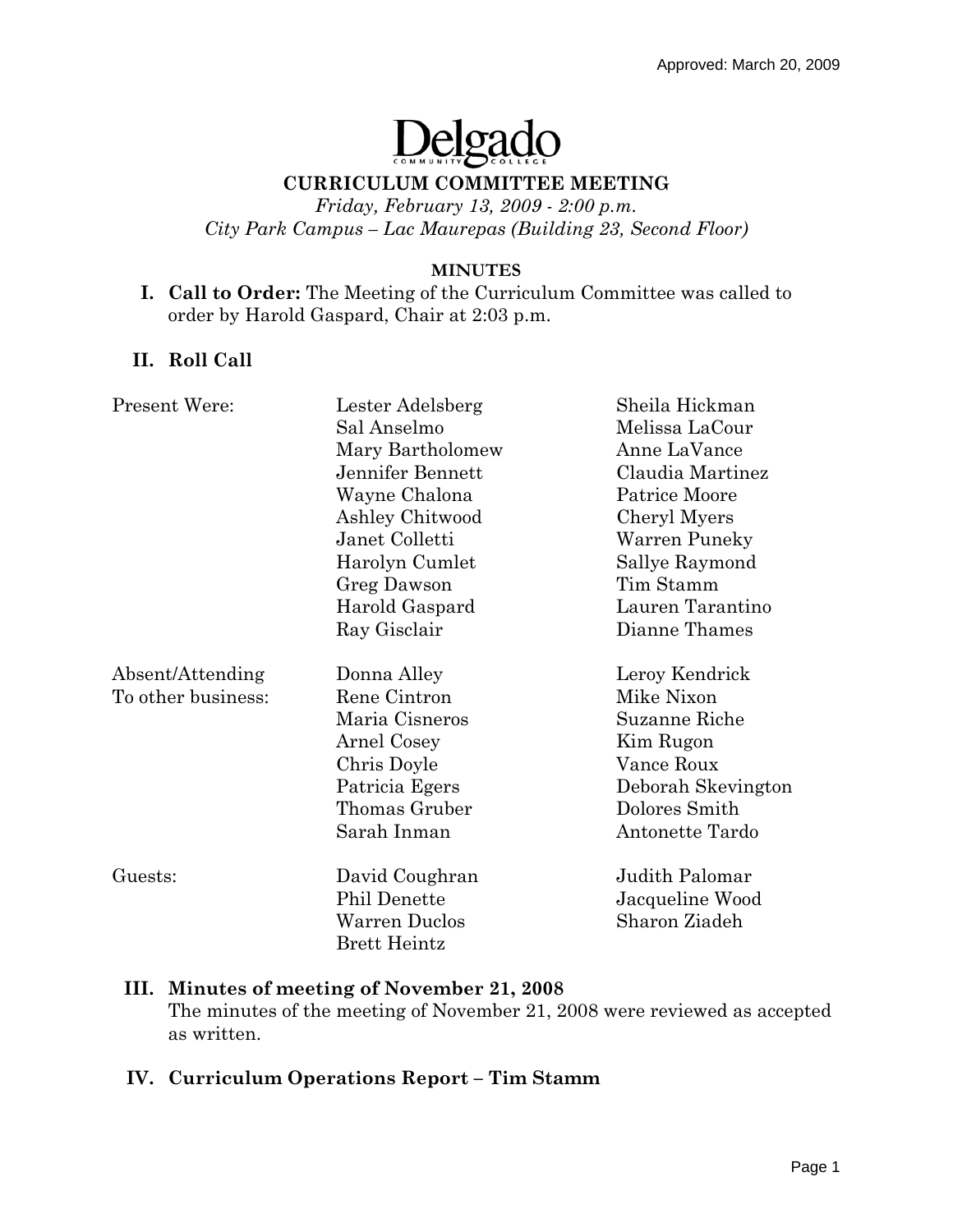#### **V. New Business**

## **a) Business & Technology/CULA**

**Program Revision**: Certificate of Applied Science in Culinary Arts. Revise the Certificate of Applied Science in Culinary Arts: Delete: CULA-106: Food Prep II: International Cuisine; CULA-207: Food Specialties I: Fundamentals of Baking; CULA-209: Culinary Seminar; and CULA-178-179-180: Introductory Work Experience from Required Courses in Major; Add: CULA-121: American Regional Cuisine; CULA-211: Bakeshop Fundamentals; and CULA-282: Supervised Work Experience to Required Courses in Major. Add an Approved Electives category to the Certificate program: Select one (1) of the following courses: ACCT-111: Fundamentals of Accounting, ADOT-105: Survey of Computer Applications, BUSG-115: Starting a New Business, or BUSG-224: Business Computer Applications. Total program hours increase from **37** to **39**. Motion to accept proposal **[Motion: Ashley Chitwood; Second: Anne LaVance; Carried, Unanimously].** 

## b) **Business & Technology/ARCH**

**Change of Co-requisite Requirement**: ARCH-110: Architectural Design I. Delete the prerequisite requirement of CADD-125: Drafting I or permission of instructor from ARCH-110: Architectural Design I. Co-requisite experience to Drafting is not required for student enrolled in ARCH-110 as the fundamentals of Drafting and Design are introduced in the course.Motion to accept proposal **[Motion: Mary Bartholomew; Sheila Hickman; Carried, Unanimously].** 

# c) **Arts & Humanities/PSYC**

**Revision of Course Master Syllabus**: PSYC-240: Abnormal Psychology. Revise the Master Syllabus for PSYC-240: Abnormal Psychology with updated Student Learning Outcomes. Motion to accept proposal **[Motion: Mary Bartholomew; Second: Sal Anselmo; Carried, Unanimously].**

# d) **Science & Mathematics/BIOL**

**Change of Course Prerequisite and Co-requisite Requirements**: BIOL-108: Introductory Biology II Laboratory. Delete the co-requisite requirement of BIOL-102: Introductory Biology II from BIOL-108. Students may take the Biology II Laboratory at the same time or in a different semester from BIOL-102. Delete the pre-requisite requirement of BIOL-107: Introductory Biology I Laboratory from BIOL-108. The BIOL-101-102-107-108 series is designed to allow students to select courses and laboratory requirements to meet their transfer/program major needs. Deleting the co-requisite and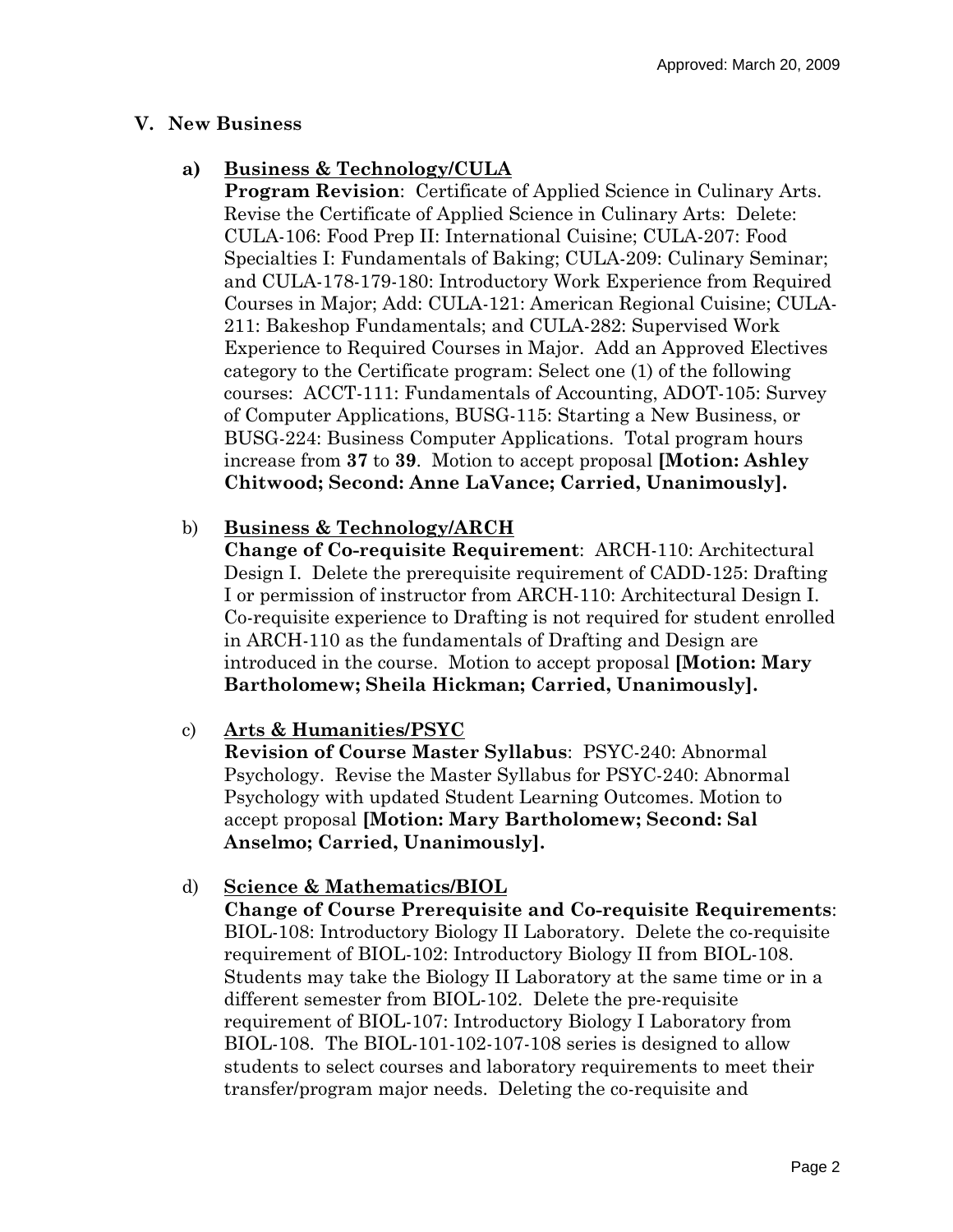prerequisite is aligned with equivalent courses at other colleges and universities as represented on the Board of Regents' Articulation/Transfer Matrix. Motion to accept proposal **[Motion: Mary Bartholomew; Second: Lauren Tarrantino; Carried, Unanimously].**

## e) **Science & Mathematics/GEOL**

**New Course**: GEOL-106: History of Dinosaurs. Creation of a new course, GEOL-106: History of Dinosaurs(3-0-3/45). This lecture course investigates the history of Paleontology, dinosaurs, and other modern and extinct reptiles, and phylogeny. Theories about dinosaur life behavior, biology, extinction, and evolution are also covered. The course has been offered as a "Special Topics" in Science course with healthy enrollment. A similar course, EES-1006: Dinosaurs, is offered at the University of New Orleans and the content of both has been aligned. Motion to accept proposal **[Motion: Mary Bartholomew; Second: Patrice Moore; Carried, Unanimously].**

f) *Note: An item was added to the agenda for discussion* **Science & Mathematics/GEOL/General Education/Natural Science**

**Addition to the list of courses approved to fulfill Natural Science General Education Requirements**: GEOL-106: History of Dinosaurs. Add the course, GEOL-106: History of Dinosaurs to the list of courses that may be used to satisfy Natural Science General Education requirements for certificate and/or degree. Motion to accept proposal **[Motion: Mary Bartholomew; Second: Sheila Hickman; Carried, by Majority Vote with six (6) Opposing votes; sixteen (16) supporting votes; and no Abstaining Votes].** 

g) *The Agenda was reordered. Original Agenda Placement Item V. f.* **Allied Health/FSED**

**New Course**: FSED-135: Funeral Service Merchandising. Creation of a new course, FSED-135: Funeral Service Merchandising (3-0-3/45). This course is designed to introduce the basics of merchandising including caskets, outer burial containers, creation products, and other items as they apply to the funeral profession. Motion to accept proposal **[Motion: Mary Bartholomew; Second: Wayne Chalona; Carried, Unanimously].**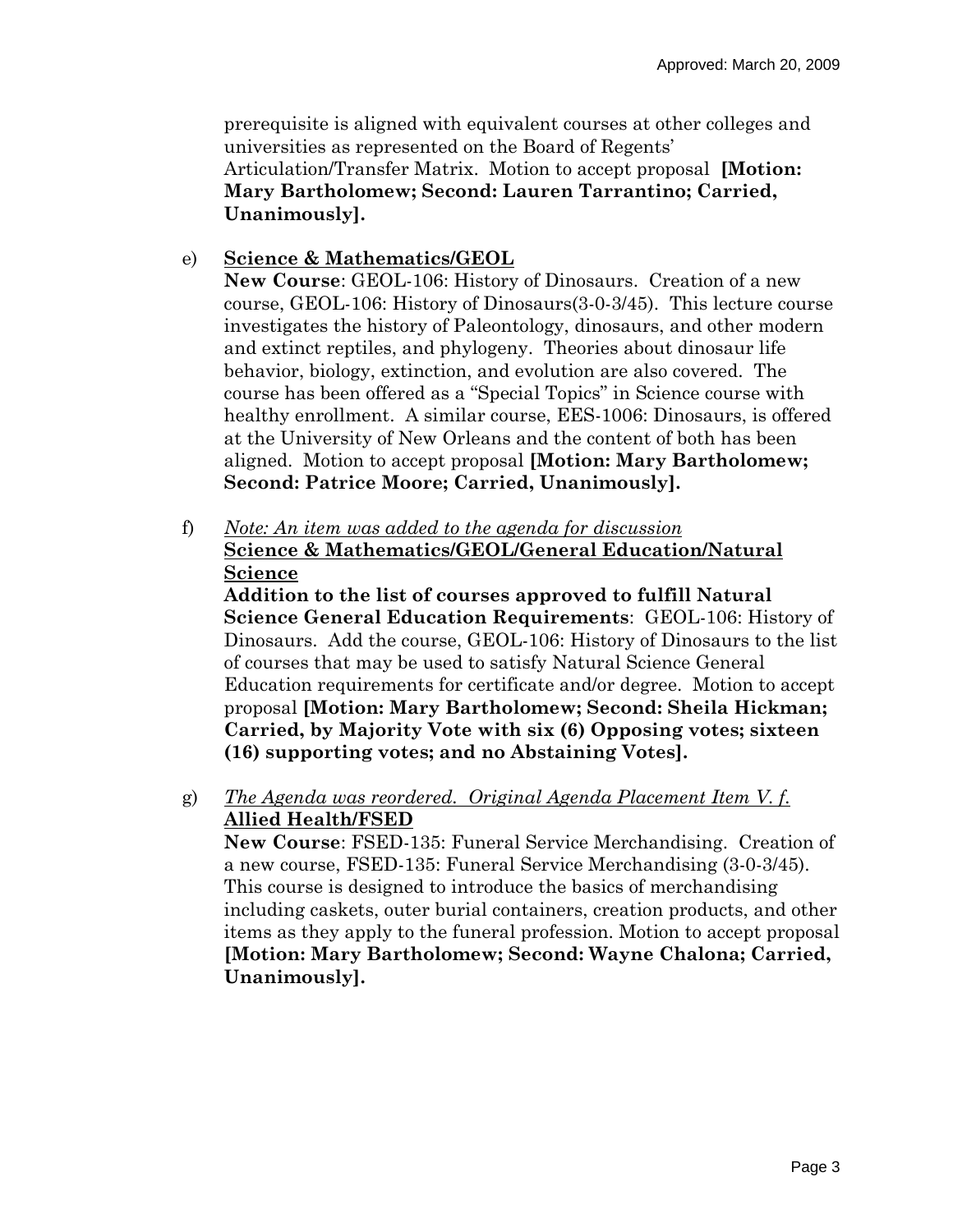h) *Note: The Agenda was reordered and items combined for discussion. Original Agenda Placement Items V. g. to V. h.* **Allied Health/FSED**

**Course Revision**: FSED-145: Embalming Lab I. Increase the laboratory and credit hours of Embalming Lab I from 0-3-1/45 to 0-4- 2/60 to address competencies required for success in the career field. **Allied Health/FSED**

**Course Revision:** FSED-146: Embalming Lab II. Increase the laboratory and credit hours of Embalming Lab II from 0-3-1/45 to 0-4- 2/60 to address competencies required for success in the career field. Motion to accept proposals **[Motion: Mary Bartholomew; Second: Janet Colletti; Carried, Unanimously].**

## i) **Allied Health/FSED**

**Program Revision**: Associate of Applied Science in Funeral Service Education. Revise the Associate of Applied Science in Funeral Service Education as follows: Move the following general education courses to prerequisites prior to full acceptance into program: ENGL-101: English Composition I, and MATH-118: Algebra for College Students. Move the following courses from Required Courses in Major to prerequisites prior to full acceptance into program: BIOL-141: General Biology I and BIOL-143: General Biology I Laboratory. Delete: FSED-132: Business Law for Funeral Service, FSED-142: Advanced Procedures in Embalming, and FSED-165: Funeral Home Practicum from Required Courses in Major. Add: BUSL-250: Legal Environment of Business and FSED-135: Funeral Service Merchandising to Required Courses in Major. Delete: SPCH-131: Interpersonal Communication as an option to SPCH-130: Fundamentals of Speech Communication in Required Related Courses. Delete: PSYC-127: General Psychology from Required Related Courses. Add: MANG-222: Small Business Management to Required Related Courses. Delete: Humanities Requirement from General Education Courses as requirement is met in Required Related Courses (SPCH-130); Add: Social Science Requirement, 3 hours, to General Education Courses. Total Credit Hours remain the same. The revisions reflect curriculum content distribution for Funeral Service Education programs as identified by the American Board of Funeral Service Education. Motion to accept proposal **[Motion: Mary Bartholomew; Second: Sheila Hickman; Carried, Unanimously].**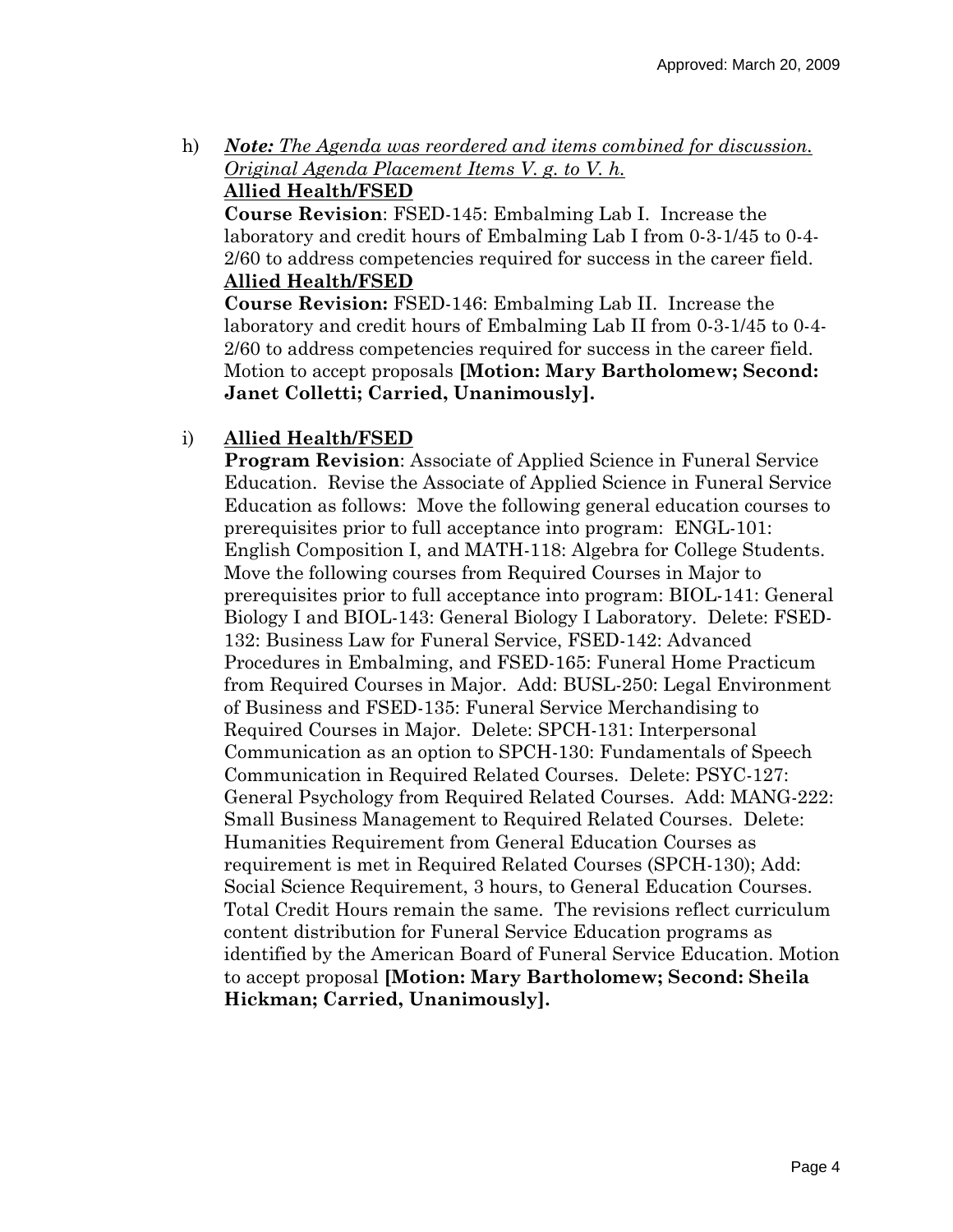# j) **Business & Technology/ADOT**

**Program Revision**: Associate of Applied Science in Administrative Office Technology. Revise the Computer Applications Specialst Concentration of the Administrative Office Technology Associate of Applied Science degree program to allow the following: Either ACCT-221: Computerized Accounting Using Peachtree OR ACCT-222: Computerized Accounting Using Quickbooks, but not both. Motion to accept proposal **[Motion: Mary Bartholomew; Ashley Chitwood; Carried, Unanimously].** 

## k) **Business & Technology/CMIN**

**Program Description Revision**: Associate of Applied Science in Computer Information Technology. Revise the catalog description of the Computer Information Technology Associate of Applied Science degree program to clearly delineate the multiple concentrations available in this degree program. Motion to accept proposal **[Motion: Mary Bartholomew; Second: Anne Lavance; Carried, Unanimously].**

## l) **Business & Technology/CMIN**

**New Course:** CMIN-244: Introduction to Information Security. Creation of a new course, CMIN-244: Introduction to Information Security (3-0-3). This course teaches selected models for IS/IT security strategies and management. Knowledge of collaborating information security from inside and outside organizational prospectives is provided. Models, methods, and standards for information security, risk management, and approaches to different roles and trusts in IT systems are also presented. This course would be used as a possible elective in the Programmer/Analyst Concentration and the Web Design Concentration of the Associate of Applied Science in Computer Information Technology. Motion to accept proposal **[Motion: Mary Bartholomew; Second: Janet Colletti; Carried, Unanimously].**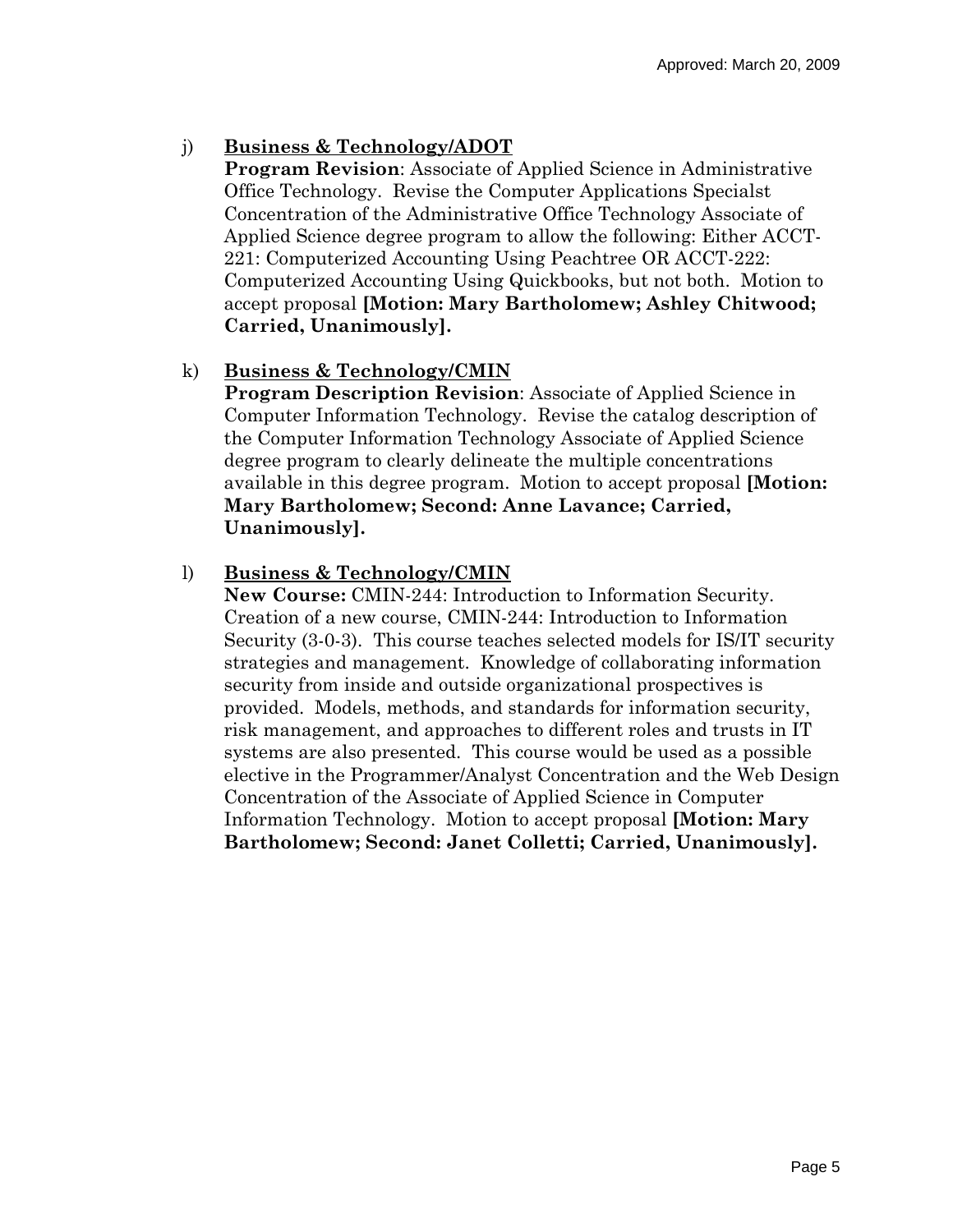## **m) Business & Technology/CMIN**

**New Course**: CMIN-234: Programming for the Web (3-0-3). Creation of a new course, CMIN-234: Programming for the Web. This course teaches how automation and interactivity are produced for websites. It provides an introduction to some of the most widely used Web programming technologies, such as XML, JavaScript, Perl, Java servlets, and JSP. Introductions to the following ware are included: PHP, ASP, SQL, Ruby, Rails, and Ajax. This course would be used as a possible elective in the Web Design Concentration of the Associate of Applied Science degree program in Computer Information Technology. Motion to accept proposal **[Motion: Mary Bartholomew; Second: Lester Adelsberg; Carried, Unanimously].** 

#### n) **Business & Technology/CMIN**

**New Course**: CMIN-236: Database for the Web (3-0-3). Creation of a new course, CMIN-236: Database for the Web. This course teaches how to design and develop databases to be used with a website. This course will include relational database design for websites, use of ODBC-compliant databases, and examples of techniques used to accomplish database connectivity. This course would be used as a possible elective in the Web Design Concentration of the Associate of Applied Science degree program in Computer Information Technology. Motion to accept proposal **[Motion: Mary Bartholomew; Second: Ashley Chitwood; Carried, Unanimously].**

#### o) **Business & Technology/CMIN/ADOT**

**Change of Course Prefix**: CMIN-225: Web Animation and Multimedia with Flash. Change the prefix of CMIN-225: Web Animation and Multimedia with Flash from CMIN-225 to ADOT-225. The ADOT prefix more accurately describes the application-based nature of this course. Motion to accept proposal **[Motion: Mary Bartholomew; Second: Sheila Hickman; Carried, Unanimously].**